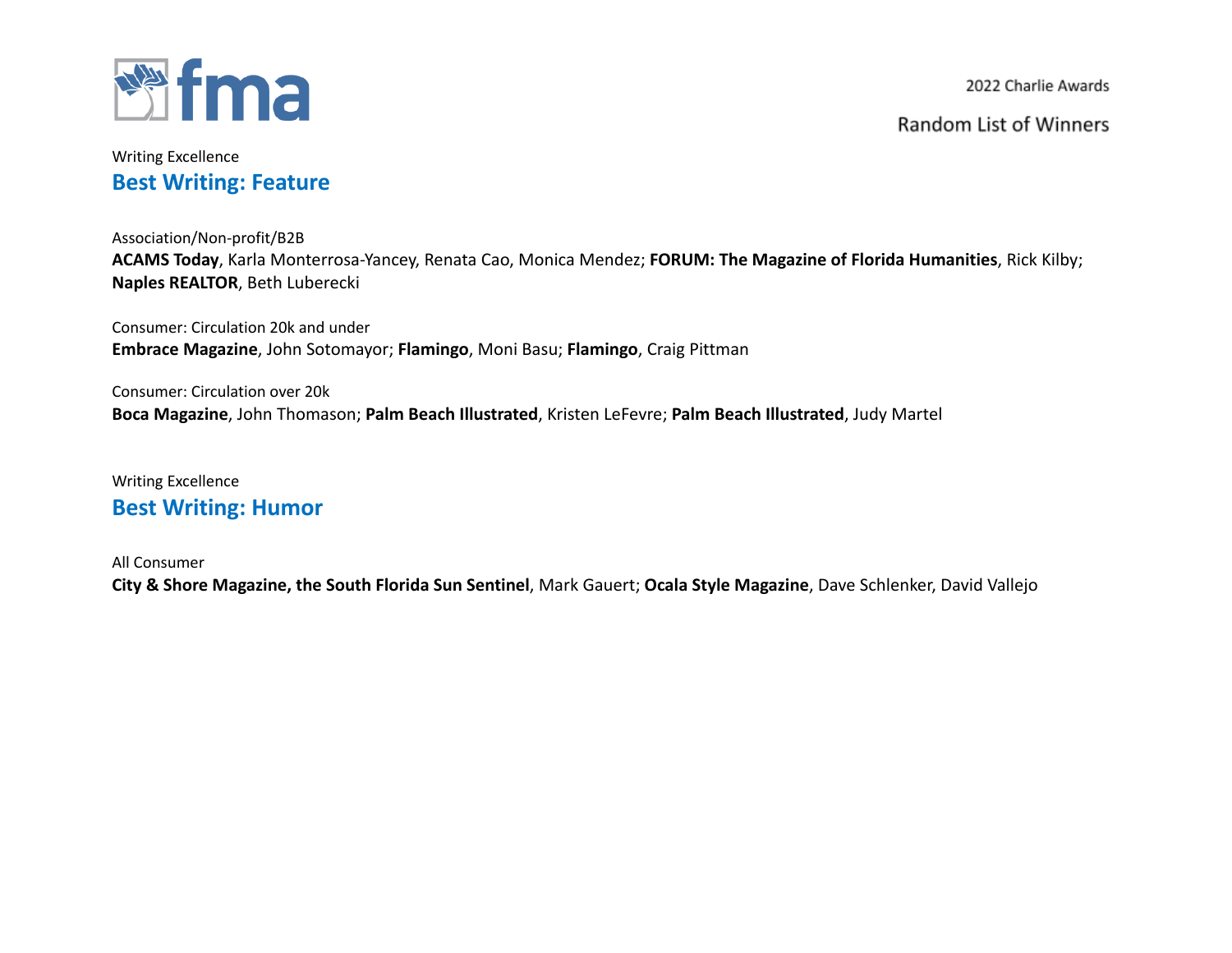

## Writing Excellence **Best Writing: Department**

Association/Non-profit/B2B

**Art & Culture**, Mary Murray; **Florida Realtor magazine**, Tracey Velt, Lee Nelson, Lisa A. Beach; **FORUM: The Magazine of Florida Humanities**, Editor: Jacki Levine; Designer: David Meek: Writers: Ron Cunningham, Cynthia Barnett and Colette Bancroft

### Consumer: Circulation 20k and under

**Gasparilla Island Magazine**, Tonya Bramlage; **Las Olas Lifestyle**, Kevin Kaminski; **The Local: Winter Garden**, Rheya Tanner, Tarin Scarbrough, Mark McWaters

### Consumer: Circulation over 20k

**The Boca Raton Observer**, Linda Behmoiras, Publisher; Alona Abbady Martinez, Editor; **The Boca Raton Observer**, Linda Behmoiras, Publisher; Alona Abbady Martinez, Editor; **Club Traveler**, Alexandra Owens

## Writing Excellence **Best Writing: In-Depth Reporting**

### Association/Non-profit/B2B

**FORUM: The Magazine of Florida Humanities**, Writers: Gary Mormino, David Shedden, Kenya Woodard, Ron Cunningham; Editors: Jacki Levine, Janet Scherberger; **FORUM: The Magazine of Florida Humanities**, Writer: Dr. Kenneth Sassaman; **FORUM: The Magazine of Florida Humanities**, Writer: Audrey Peterman; Editors: Jacki Levine and Janet Scherberger

Consumer: Circulation 20k and under

**Flamingo**, Craig Pittman; **Gasparilla Island Magazine**, Marcy Shortuse; **Sarasota Magazine**, Isaac Eger

Consumer: Circulation over 20k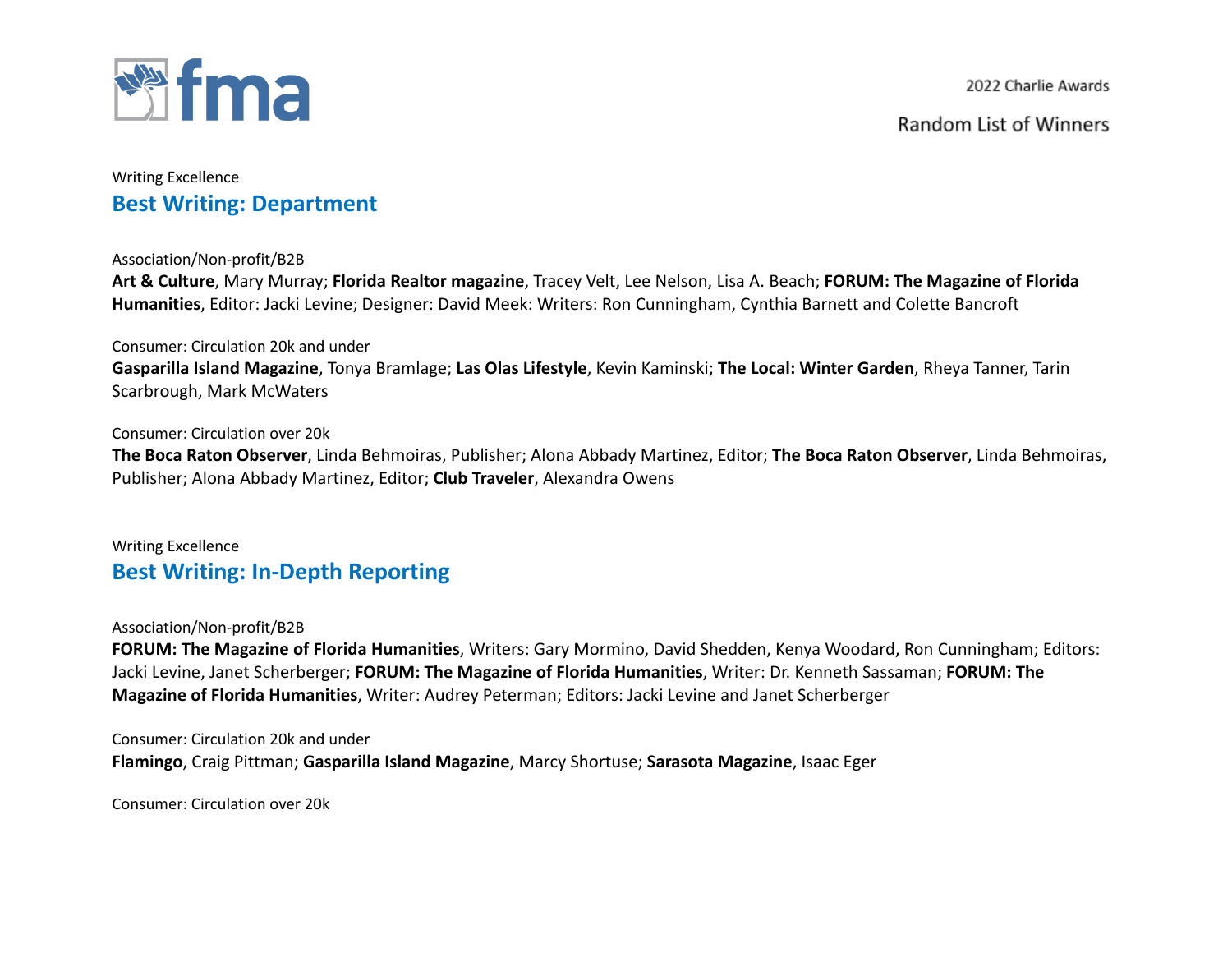

### Random List of Winners

**Boca Magazine**, Christiana Lilly; **The Boca Raton Observer**, Linda Behmoiras, Publisher; Alona Abbady Martinez, Editor; Linda Childers, Writer; **The Boca Raton Observer**, Linda Behmoiras, Publisher; Alona Abbady Martinez, Editor; Leah Campbell, Writer Writing Excellence

# **Best Writing: Editorial/Commentary/Opinion**

Association/Non-profit/B2B

**ACAMS Today**, Karla Monterrosa-Yancey; **Today's Veterinary Business**, Jon Ayers (Author); **Today's Veterinary Practice**, Kate Boatright (Author); Andy Zunz (Executive Editor); Marissa Delamarter (Managing Editor)

Consumer: Circulation 20k and under **Embrace Magazine**, John Sotomayor; Writing Excellence**Indian River Magazine**, Mary Ann Koenig; **Ocala Style Magazine**, Emily Parada

### Writing Excellence

# **Best Writing: Column**

### All Consumer

**City & Shore Magazine, the South Florida Sun Sentinel**, Mark Gauert; **Palm Beach Illustrated**, Ivey Leidy; **Sarasota Magazine**, Susan Burns, Editor

### Association/Non-profit/B2B

**FORUM: The Magazine of Florida Humanities**, Jacki Levine; **Multifamily Florida**, Josh Gold; **Today's Veterinary Business**, Bob Lester (Author)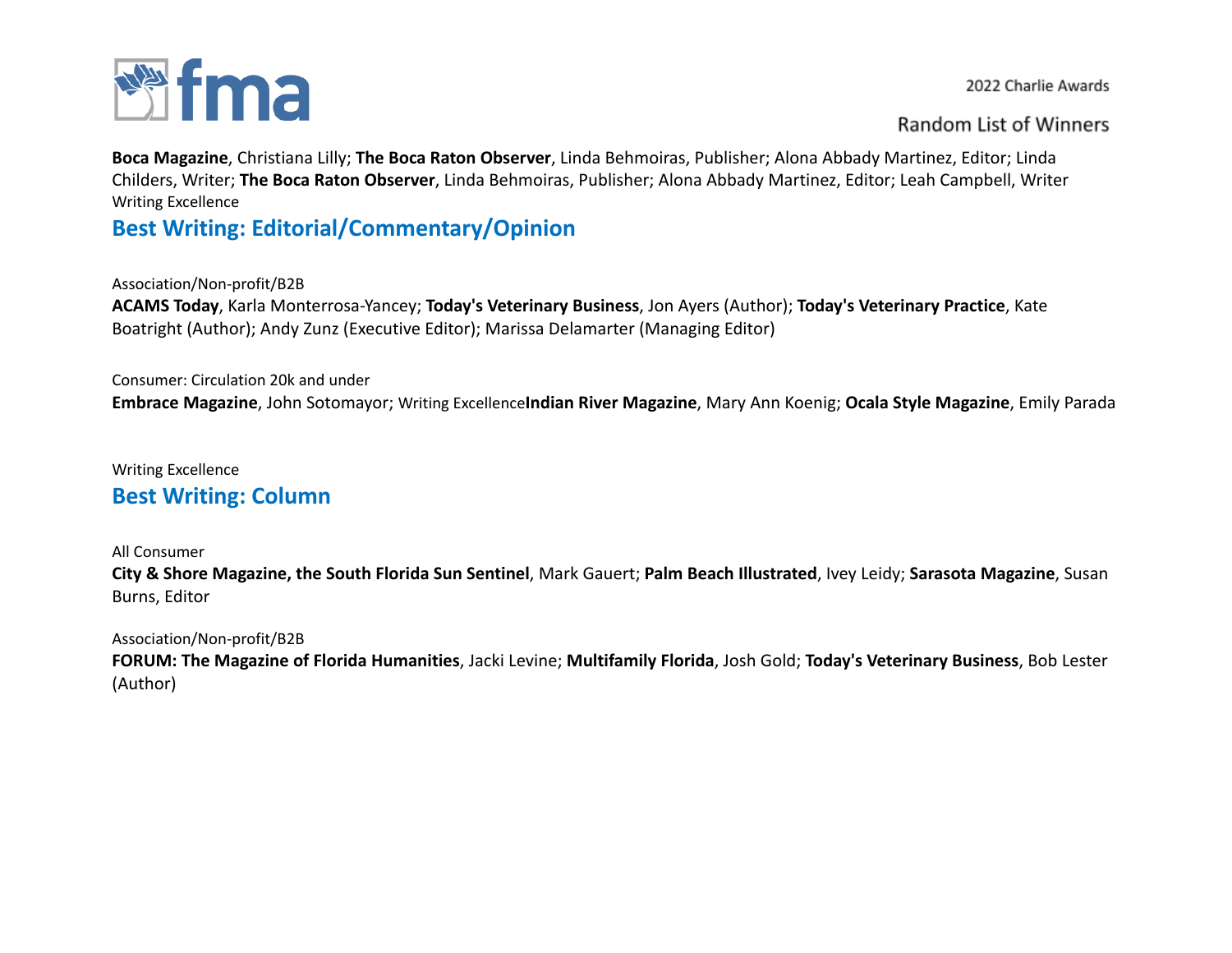

Random List of Winners

## Writing Excellence **Best Writing: Feature Headlines**

Association/Non-profit/B2B

**ACAMS Today**, Karla Monterrosa-Yancey, Monica Mendez; **FORUM: The Magazine of Florida Humanities**, Jacki Levine; **FORUM: The Magazine of Florida Humanities**, Jacki Levine

Consumer: Circulation 20k and under

**Embrace Magazine**, John Sotomayor; **Sarasota Magazine**, Susan Burns; **The Local: Winter Garden**, Jamie Ezra Mark, Rheya Tanner

#### Consumer: Circulation over 20k

**The Boca Raton Observer**, Linda Behmoiras, Publisher; Alona Abbady Martinez, Editor; **Club Traveler**, Nell Mauer, Sunny Fitzgerald, Terry Ward; **Destinations**, Melody Bostic Brown, Anna Reinert, Leslie Johansen, Emily Bunker, Jenny Hice, Melody Beuzelin, Alissa Miller

## Writing Excellence **Best Writing: Public Service Coverage**

All Consumer

**Embrace Magazine**, John Sotomayor and staff; **Indian River Magazine**, Ellen Gillette; **Island Origins**, If More than 3 names type: Staff; **Ocala Magazine**, Brad Rogers

Association/Non-profit/B2B

**ACAMS Today**, Karla Monterrosa-Yancey, Victoria Racine; **ACAMS Today**, Karla Monterrosa-Yancey, Paul Greenwood; **FORUM: The Magazine of Florida Humanities**, Jacki Levine, Janet Scherberger and team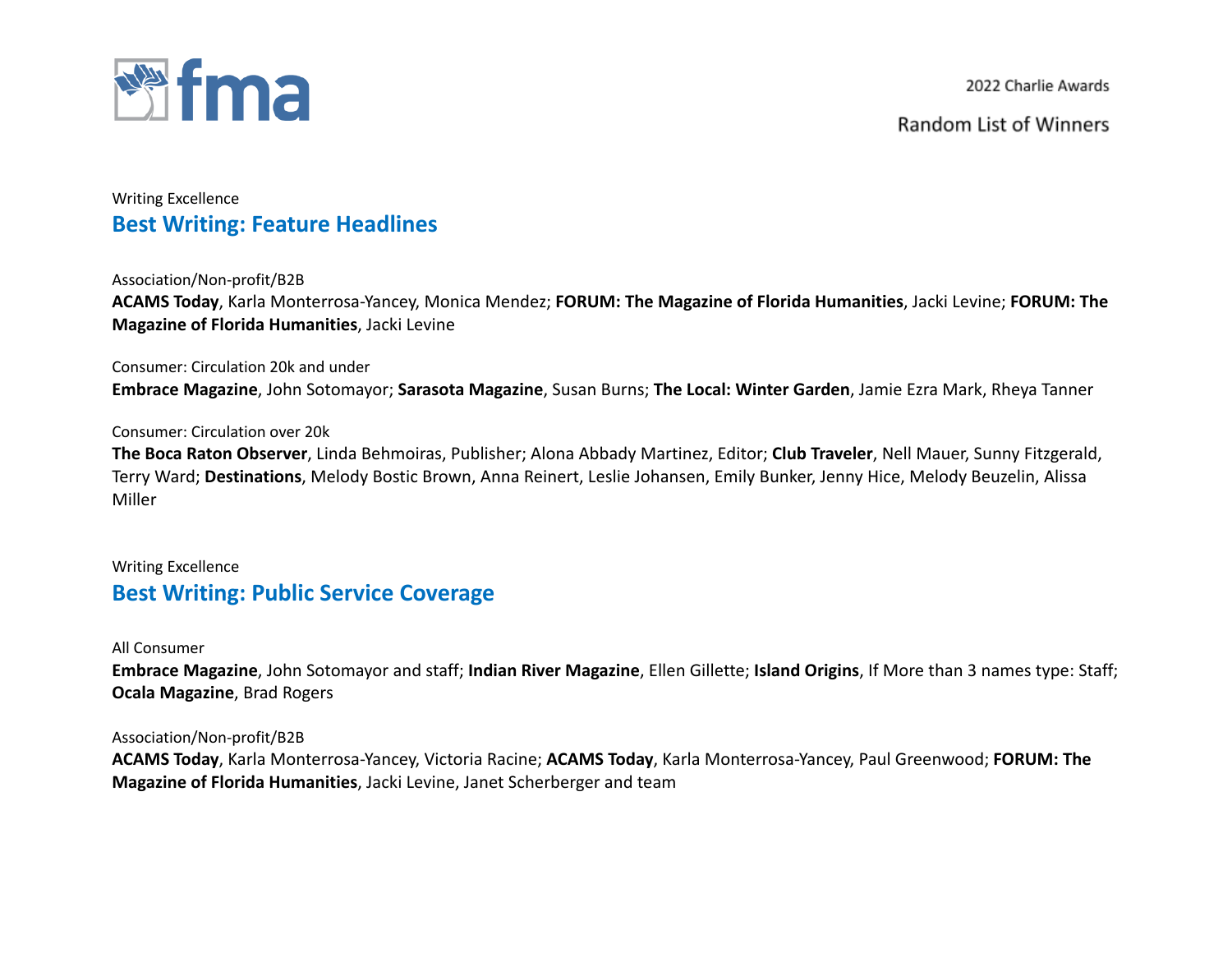

Random List of Winners

## Writing Excellence **Best Writing: Service Feature**

Association/Non-profit/B2B **Art & Culture**, Skye Sherman; **Today's Veterinary Nurse**, Staff; **Today's Veterinary Practice**, Staff

Consumer: Circulation 20k and under **Gasparilla Island Magazine**, Tonya Bramlage; **Sarasota Magazine**, Cooper Levey-Baker; **Stuart**, Kerry Shorr, Michelle Ribeiro

### Consumer: Circulation over 20k

**The Boca Raton Observer**, Linda Behmoiras, Publisher; Alona Abbady Martinez, Editor; Angela Caraway-Carlton, Writer; **Naples Illustrated**, Mark Spivak; **Naples Illustrated**, Marianne McNee

Design Excellence

# **Best Traditional Illustration**

All Consumer

**Club Traveler**, Lisa Sheehan; **Club Traveler**, Giordano Poloni; **Sarasota Magazine**, Gigi Ortwein, Creative Director; Antoine Doré, **Illustrator** 

Design Excellence

# **Best Traditional Illustration**

Association/Non-profit/B2B

**ACAMS Today**, Karla Monterrosa-Yancey, Milo Hall, Victoria Racine; **Internal Auditor**, Douglas Tocco; **Today's Veterinary Business**, Andrea De Santis; Elizabeth Fleener; Brent Cashman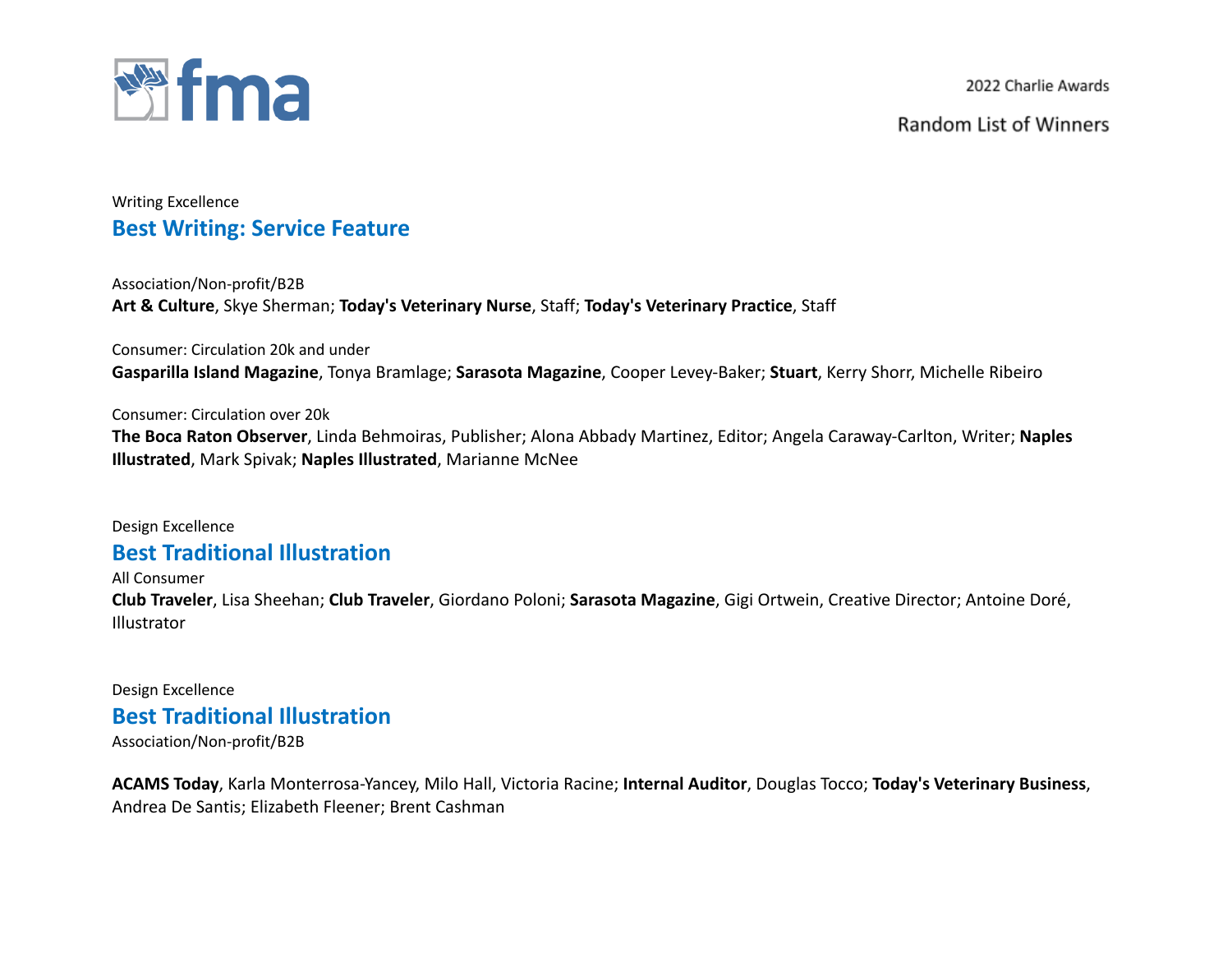

Random List of Winners

Design Excellence **Best Photo Illustration**

All Consumer

**Naples Illustrated**, Leonor Alvarez-Maza, Olga Gustine; **Sarasota Magazine**, Gigi Ortwein, Creative Director; Gregory@JKA-Artists.com, illustrator; **Viera Vision**, Stephanie Byrd, Annette Thomas

Association/Non-profit/B2B **ACAMS Today**, Karla Monterrosa-Yancey, Victoria Racine; **Florida Realtor magazine**, Tracey Flanagan, Illustrator: Sean McCabe

Design Excellence **Best Photography: Photo Essay/Series**

Consumer: Circulation 20k and under **Aventura**, Riocam, Olga Gustine; **Embrace Magazine**, Conan Segrest; **Gasparilla Island Magazine**, Christine Cunningham

Consumer: Circulation over 20k **Club Traveler**, Staff; **Jupiter**, Michelle Ribeiro, Craig Cottrell; **Palm Beach Illustrated**, Nick Mele, Katherine Lande, Olga Gustine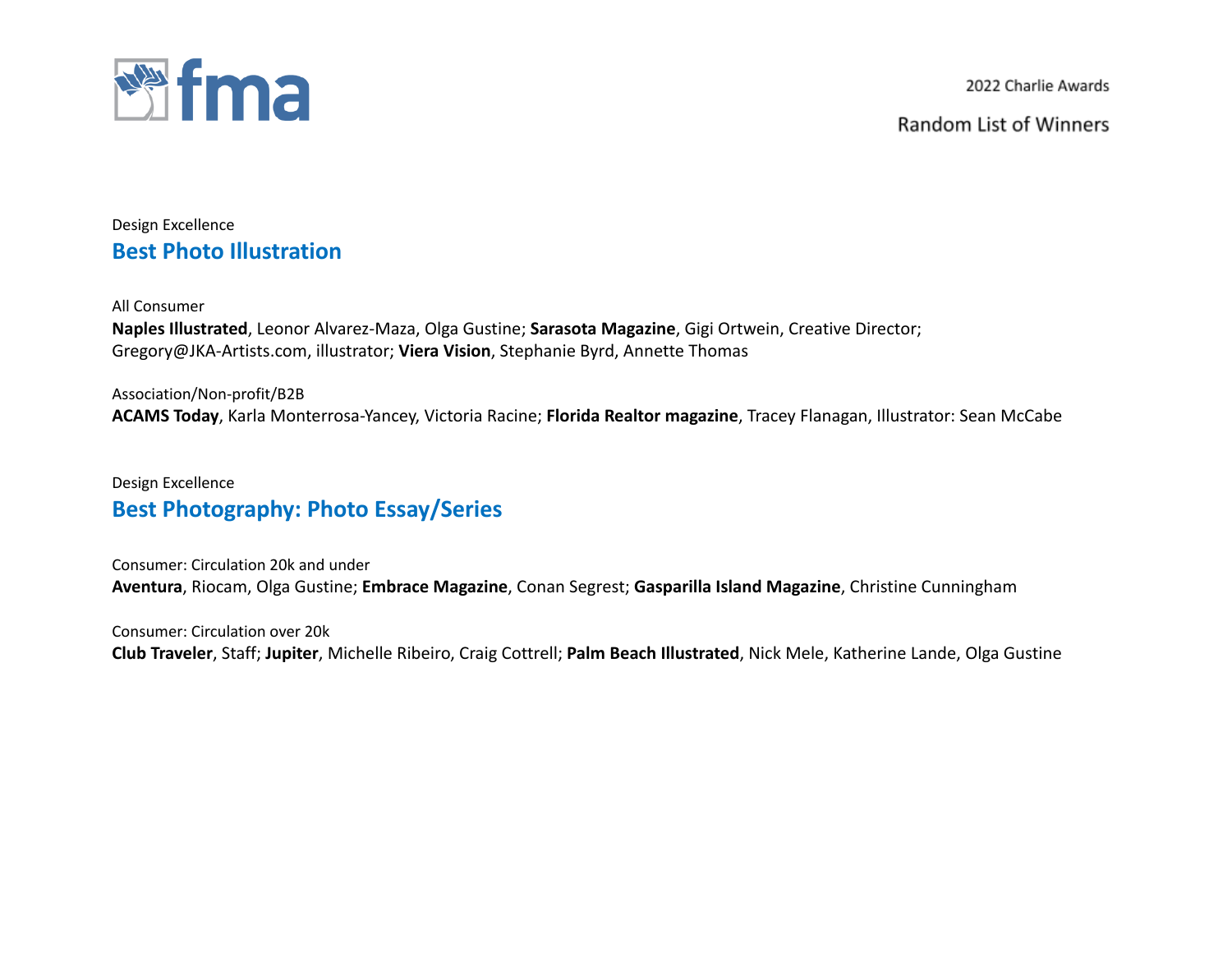

Random List of Winners

Design Excellence **Best Photography: Cover**

Association/Non-profit/B2B **ACAMS Today**, Karla Monterrosa-Yancey, Victoria Racine; **The Blueberry News**, Brittany Lee, Dawn Lewandowski; **Central Florida Ag News**, Joe LeDuc, Dawn Lewandowski

Consumer: Circulation 20k and under **Ocala Magazine**, If More than 3 names type: Staff; **Sarasota Magazine**, Everett Dennison, photographer; **The Local: Winter Garden**, Jamie Ezra Mark, Fred Lopez, Joshua Clark

Consumer: Circulation over 20k **Club Traveler**, Jake Naughton; **Lifestyles South Florida**, Staff; **Orlando Magazine**, Roberto Gonzalez

## Design Excellence **Best Photography: Single Feature Image**

Association/Non-profit/B2B **FORUM: The Magazine of Florida Humanities**, Designer: David Meek; Photographer: Alex Freeze

Consumer: Circulation 20k and under

**Haven Magazine**, Amy Sexson; **Las Olas Lifestyle**, Eduardo Schneider; **The Local: Winter Garden**, Jamie Ezra Mark, Fred Lopez; Design Excellence

Consumer: Circulation over 20k **Club Traveler**, Jake Naughton; **Orlando Magazine**, Roberto Gonzalez; **The Villages Magazine**, Brandon Atwell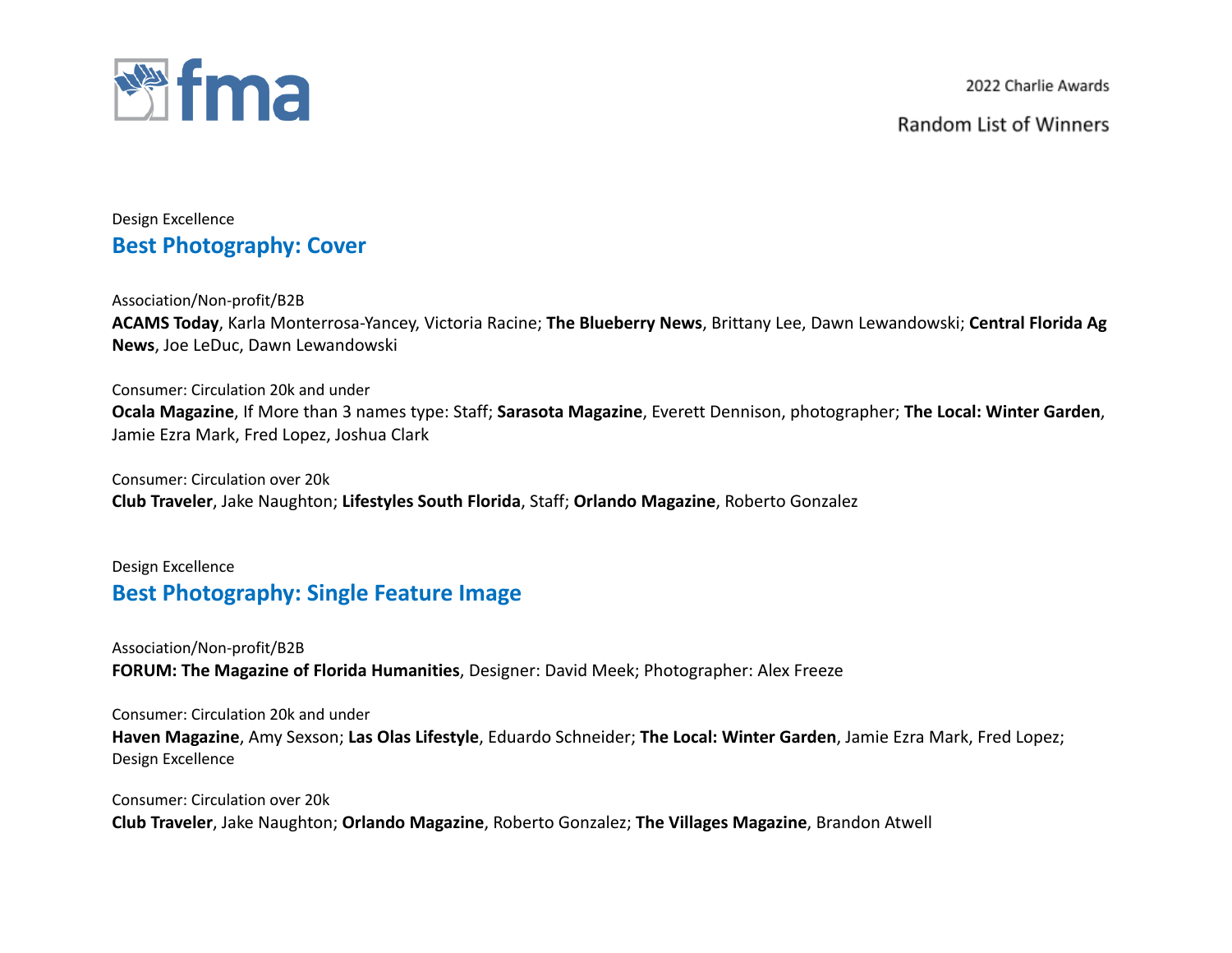

Random List of Winners

## Design Excellence **Best Photography: Single Department Image**

Association/Non-profit/B2B **FORUM: The Magazine of Florida Humanities**, Design: David Meek: Photographer: John A. Middleton, Jr.; **Tampa Bay Business & Wealth**, Michael McCoy

Consumer: Circulation 20k and under **Embrace Magazine**, Florencia Clement de Grandprey; **Sarasota Magazine**, Chad Spencer, photographer; **The Local: Winter Garden**, Fred Lopez, Jamie Ezra Mark

Consumer: Circulation over 20k **Orlando Magazine**, Roberto Gonzalez; **The Villages Magazine**, Brandon Atwell; **The Villages Magazine**, Rob Wilkerson

Design Excellence **Best Design: Use of Photography**

Association/Non-profit/B2B **FORUM: The Magazine of Florida Humanities**, David Meek

Consumer: Circulation 20k and under

**Las Olas Lifestyle**, James Woodley; **Ocala Style Magazine**, If More than 3 names type: Staff; **Sarasota Magazine**, Gigi Ortwein, Lauren Pritchard

Consumer: Circulation over 20k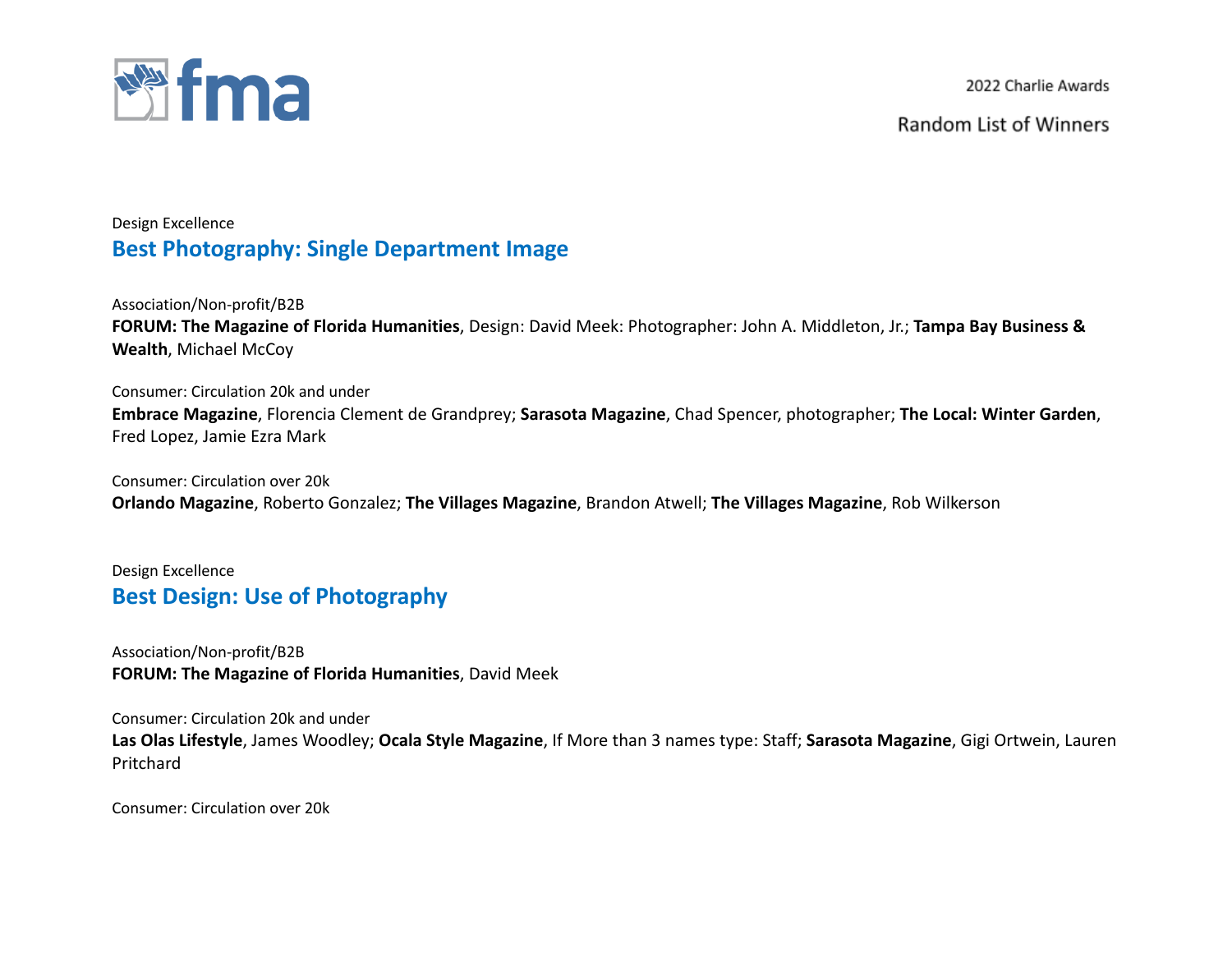

Random List of Winners

**Boca Magazine**, Lori Pierino; **Club Traveler**, Jake Naughton, Tanveer Badal, Brian Carlson; **Orlando Magazine**, Anna Ware, Roberto Gonzalez

## Design Excellence **Best Design: Typography**

Association/Non-profit/B2B **Florida Realtor magazine**, Art Director: Tracey Flanagan; **FORUM: The Magazine of Florida Humanities**, David Meek; **The Palm Beaches Meeting Planners Guide**, Sergio Piedra

Consumer: Circulation 20k and under

**Em Agency for Goals magazine**, Jamie Ezra Mark; **Sarasota Magazine**, Lauren Pritchard, Art Director; **The Local: Winter Garden**, Jamie Ezra Mark

Consumer: Circulation over 20k **Jonathan Perkinson for Fort Lauderdale Magazine**, Jonathan Perkinson; **Jonathan Perkinson for Fort Lauderdale Magazine**, Jonathan Perkinson; **Orlando Magazine**, Anna Ware

Design Excellence

**Best Design: Department**

Association/Non-profit/B2B

**Naples REALTOR**, Naples REALTOR Staff; **South Florida Business & Wealth**, Frank Papandrea; **Tampa Bay Business & Wealth**, Frank Papandrea

Consumer: Circulation 20k and under **Embrace Magazine**, Em Agency, John Sotomayor, and Christian Iles; **Ocala Magazine**, Jessi Miller and Carlton Reese; **Sarasota Magazine**, Gigi Ortwein, Lauren Pritchard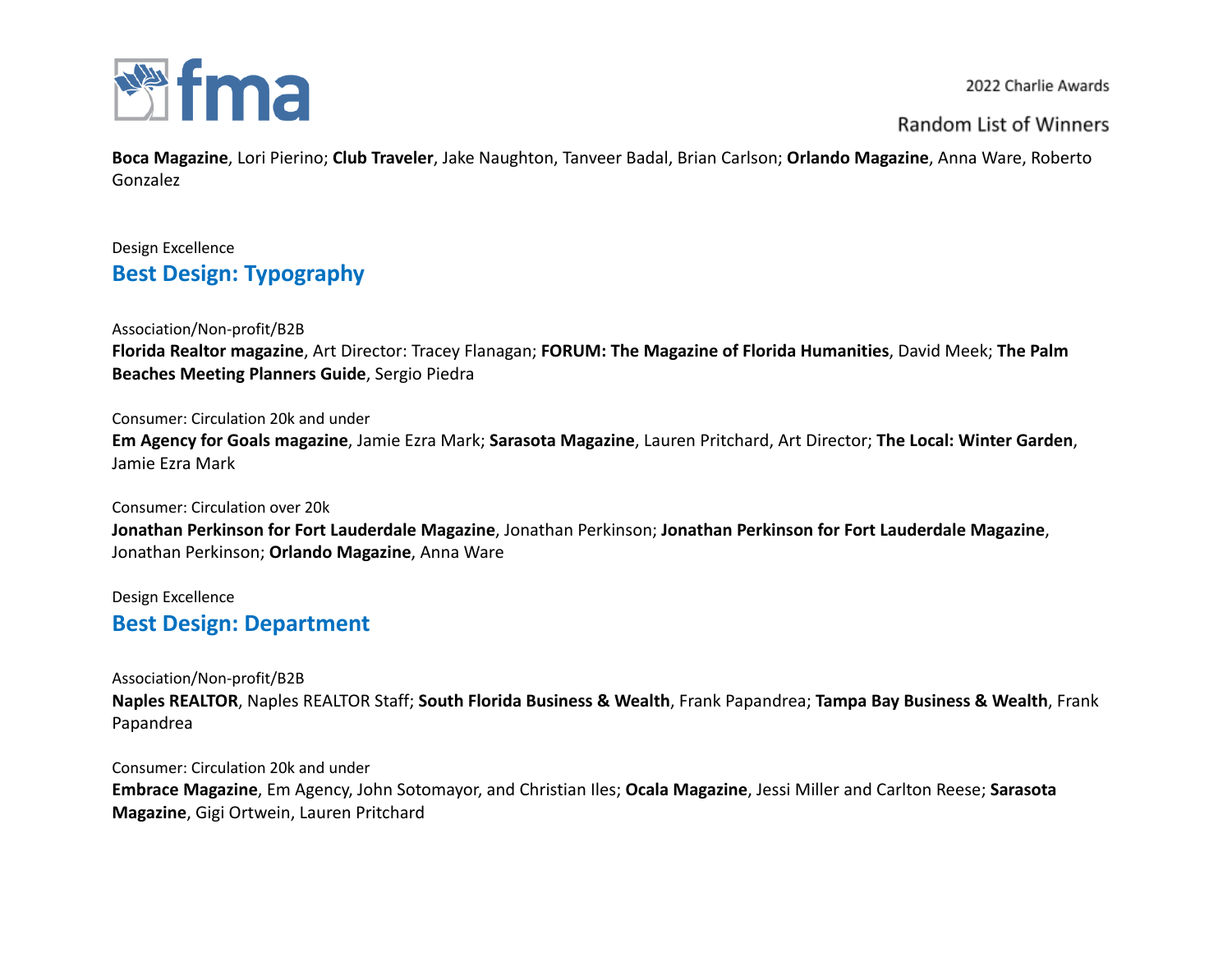

Random List of Winners

Consumer: Circulation over 20k

**Club Traveler**, Antonella Bordone, George Hilton; **Jonathan Perkinson for Fort Lauderdale Magazine**, Jonathan Perkinson; **Jonathan Perkinson for Fort Lauderdale Magazine**, Jonathan Perkinson

Design Excellence **Best Design: Cover**

Association/Non-profit/B2B **Internal Auditor**, Douglas Tocco and Em Agency; **Today's Veterinary Business**, Staff; **Today's Veterinary Nurse**, Staff

Consumer: Circulation 20k and under **Aventura**, Olga Gustine; **Embrace Magazine**, Em Agency; **Sarasota Magazine**, Gigi Ortwein, Creative Director; Gregory@KJA-Artists.com, Illustrator

Consumer: Circulation over 20k **Destination Florida**, Marsha Michaels/Alan Maltz; **Jonathan Perkinson for Fort Lauderdale Magazine**, Jonathan Perkinson; **Palm Beach Illustrated**, Olga Gustine, Joriann Maye-Keegan

Design Excellence **Best Design: Feature**

Association/Non-profit/B2B **Art & Culture**, Olga Gustine; **Internal Auditor**, Em Agency; **South Florida Business & Wealth**, Frank Papandrea

Consumer: Circulation 20k and under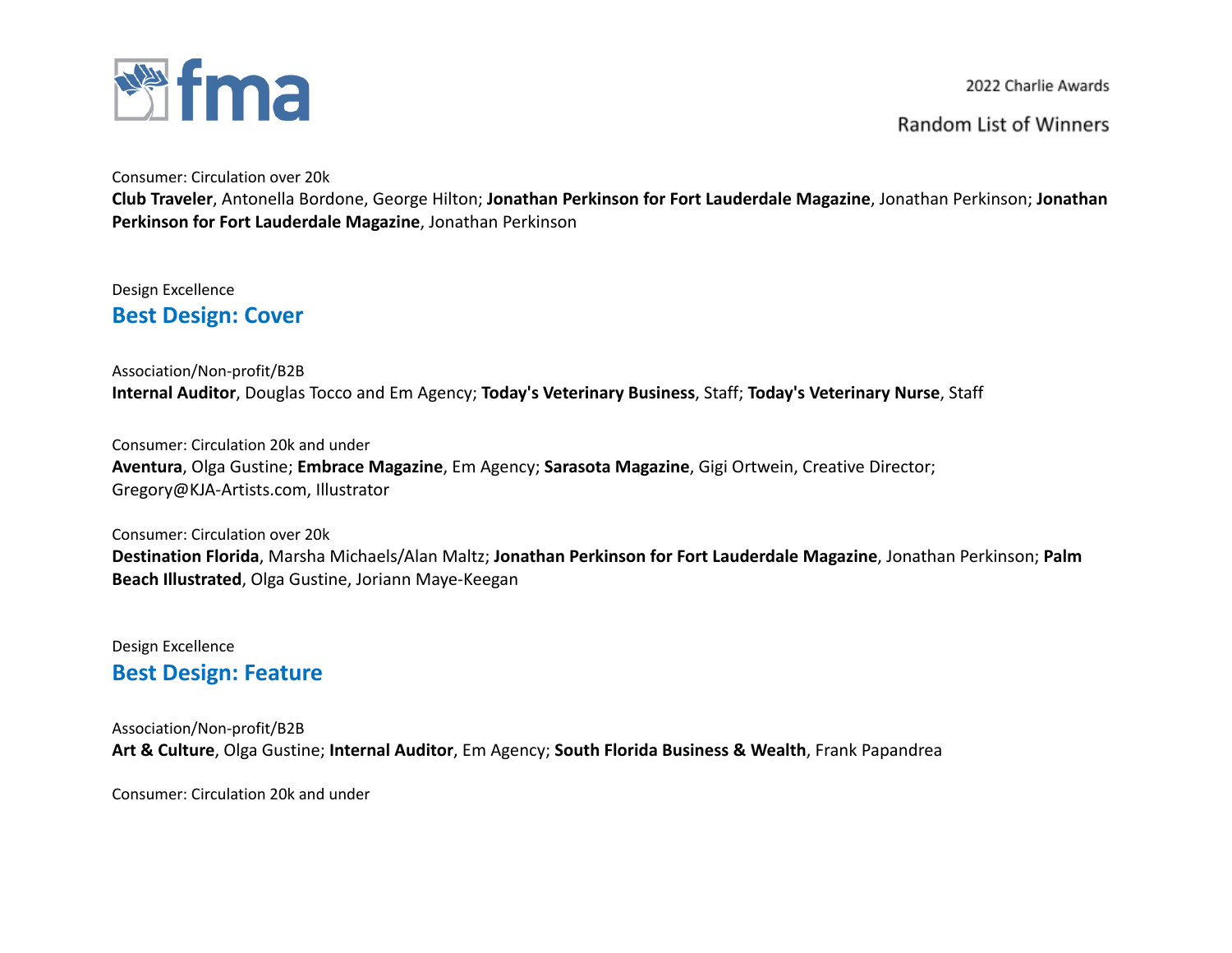

Random List of Winners

**Embrace Magazine**, Em Agency; **Sarasota Magazine**, Gigi Ortwein, Creative Director; **Sarasota Magazine**, Lauren Pritchard, Art Director

Consumer: Circulation over 20k

**Club Traveler**, Antonella Bordone, George Hilton; **Destinations**, Melody Bostic Brown, Krista Bussey, Anna Reinert, Leslie Johansen, Emily Bunker; **Naples Illustrated**, Ashley Meyer Digital Excellence

## **Best Digital: Social Media**

### All Consumer

**Lifestyles South Florida**, Ingrid Martinez; **Sarasota Magazine**, Megan McDonald; **WDW Magazine**, Tatjana Lazar, Aly Sferlazza

Association/Non-profit/B2B

**Florida Realtor magazine**, Natalie Kizer, Kim Hays, Lisa Walker; **Today's Veterinary Nurse**, Staff; Association/Non-profit/B2B **Today's Veterinary Nurse**, Staff

## Digital Excellence **Best Digital: Magazine Website**

### All Consumer

**The Boca Raton Observer**, Staff; **Flamingo**, Staff; **Jonathan Perkinson for Fort Lauderdale Magazine**, Jonathan Perkinson

### Association/Non-profit/B2B

**Florida Realtor magazine**, Staff; **South Florida Business & Wealth**, Sean d'Oliveira; **Today's Veterinary Practice**, Andy Zunz (Executive Editor), Marissa Delamarter(Assistant Managing Editor)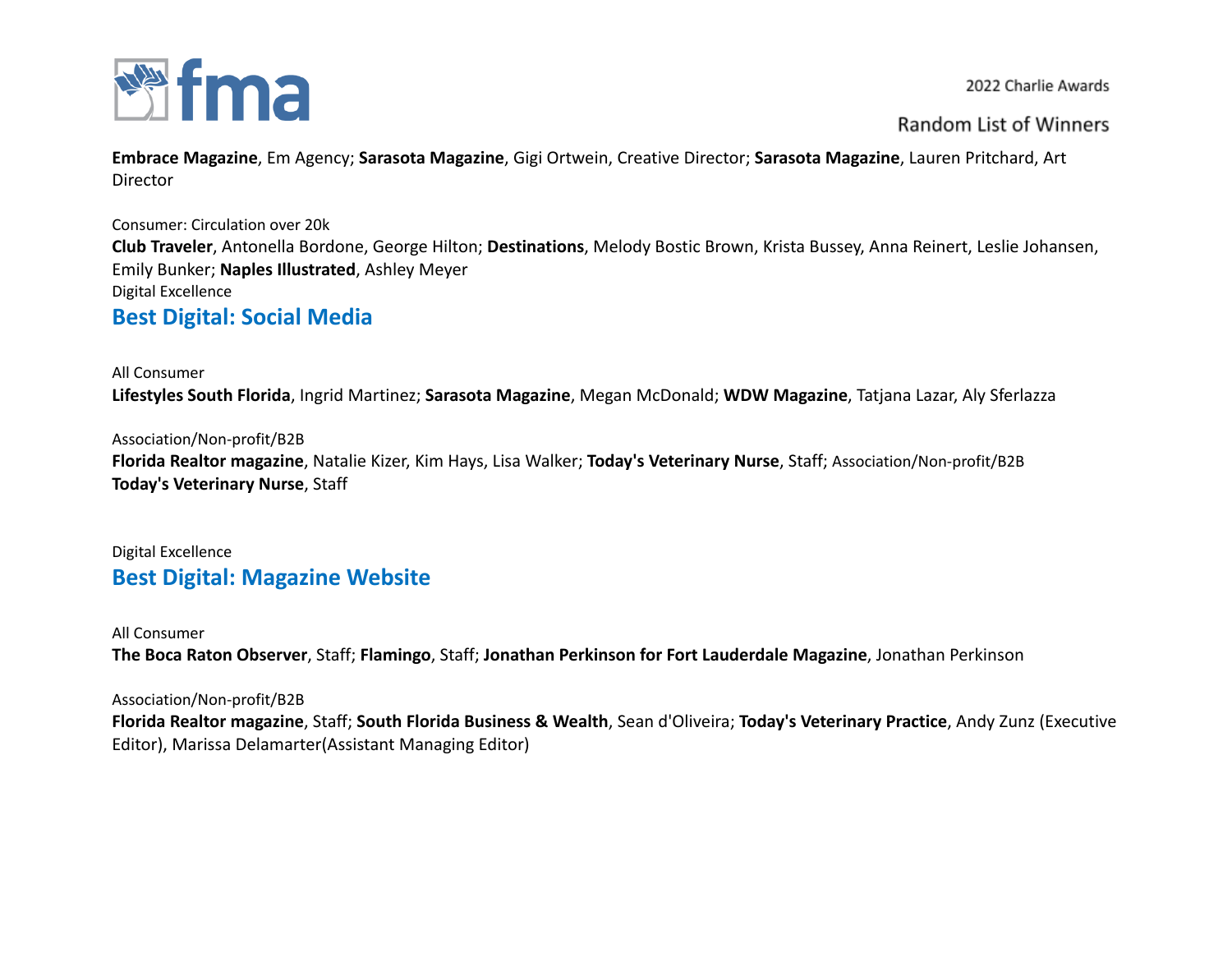

Random List of Winners

Digital Excellence **Best Digital: Podcast**

Association/Non-profit/B2B **ACAMS Today**, Kieran Beer; **VetFolio**, Staff;

Consumer: Circulation 20k and under **Embrace Magazine**, John Sotomayor; **Haven Magazine**, Nate Schaller, Amy Sexson, Tara Crutchfield

## General Excellence **Best Advertisement: Self-Promotional**

All Consumer

**Embrace Magazine**, Em Agency, John Sotomayor, and Conan Segrest; **Jonathan Perkinson for Fort Lauderdale Magazine**, Jonathan Perkinson; **Port St. Lucie Magazine**, Gregory Enns, Michelle Burney, Kim Capen

Association/Non-profit/B2B

**Florida Realtor magazine**, Tracey Flanagan, Lisa Walker, Katherine Montgomery; **FORUM: The Magazine of Florida Humanities**, David Meek; **Internal Auditor**, Jim Kinder, Deedee Marinaccio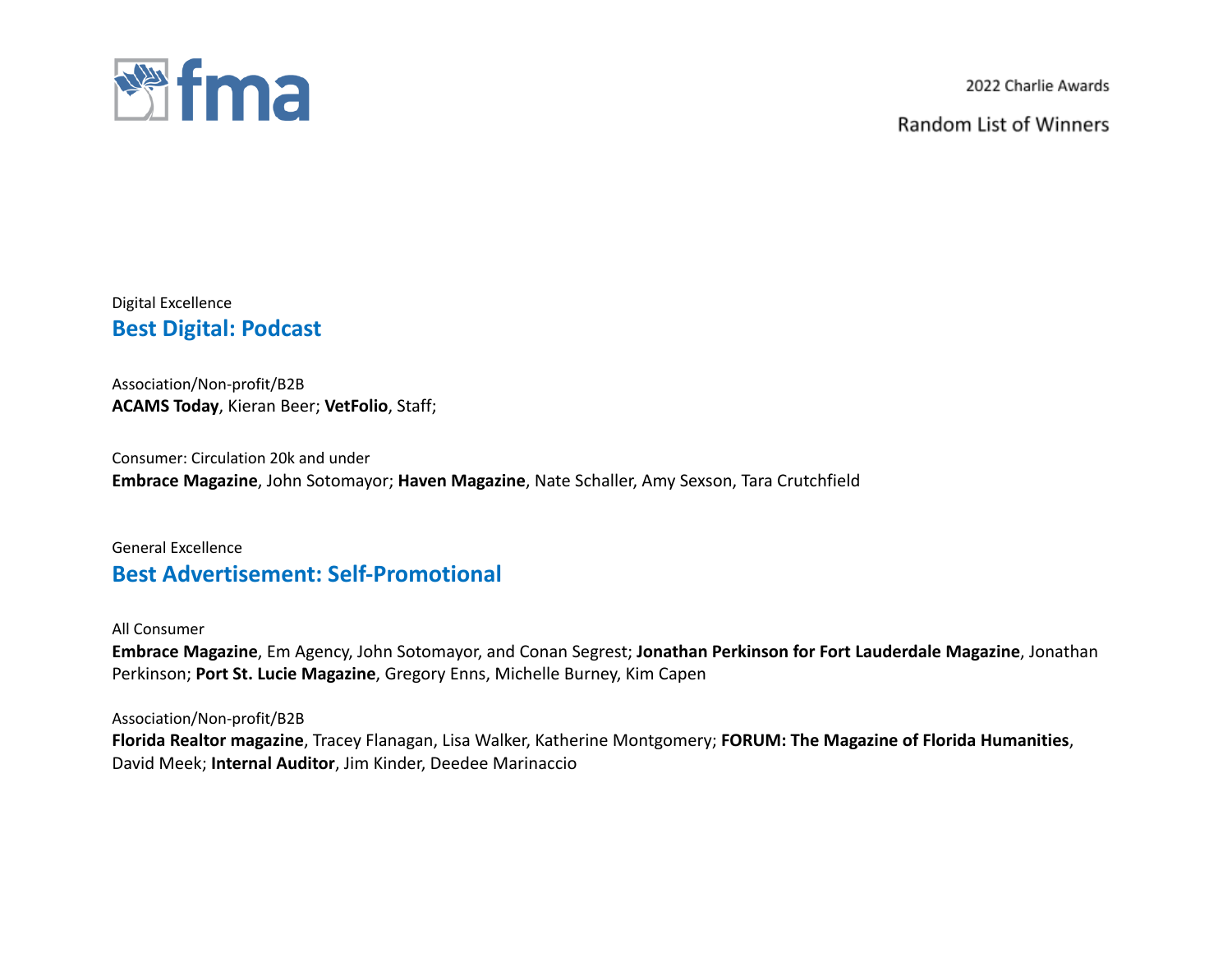

Random List of Winners

### General Excellence **Best Advertisement: For a Client**

All Consumer

**Jonathan Perkinson for Fort Lauderdale Magazine**, Jonathan Perkinson; **Jonathan Perkinson for Fort Lauderdale Magazine**, Jonathan Perkinson; **Sarasota Magazine**, Lauren Pritchard

Association/Non-profit/B2B **Today's Veterinary Practice**, Michelle Taylor, Danna Miller

General Excellence **Best Advertorial: Story or Section**

All Consumer **Boca Magazine**, Staff; **Boca Magazine**, Staff; **Sarasota Magazine**, Lauren Pritchard, art director; Kay Kipling, editor

General Excellence **Best Visitor Publication**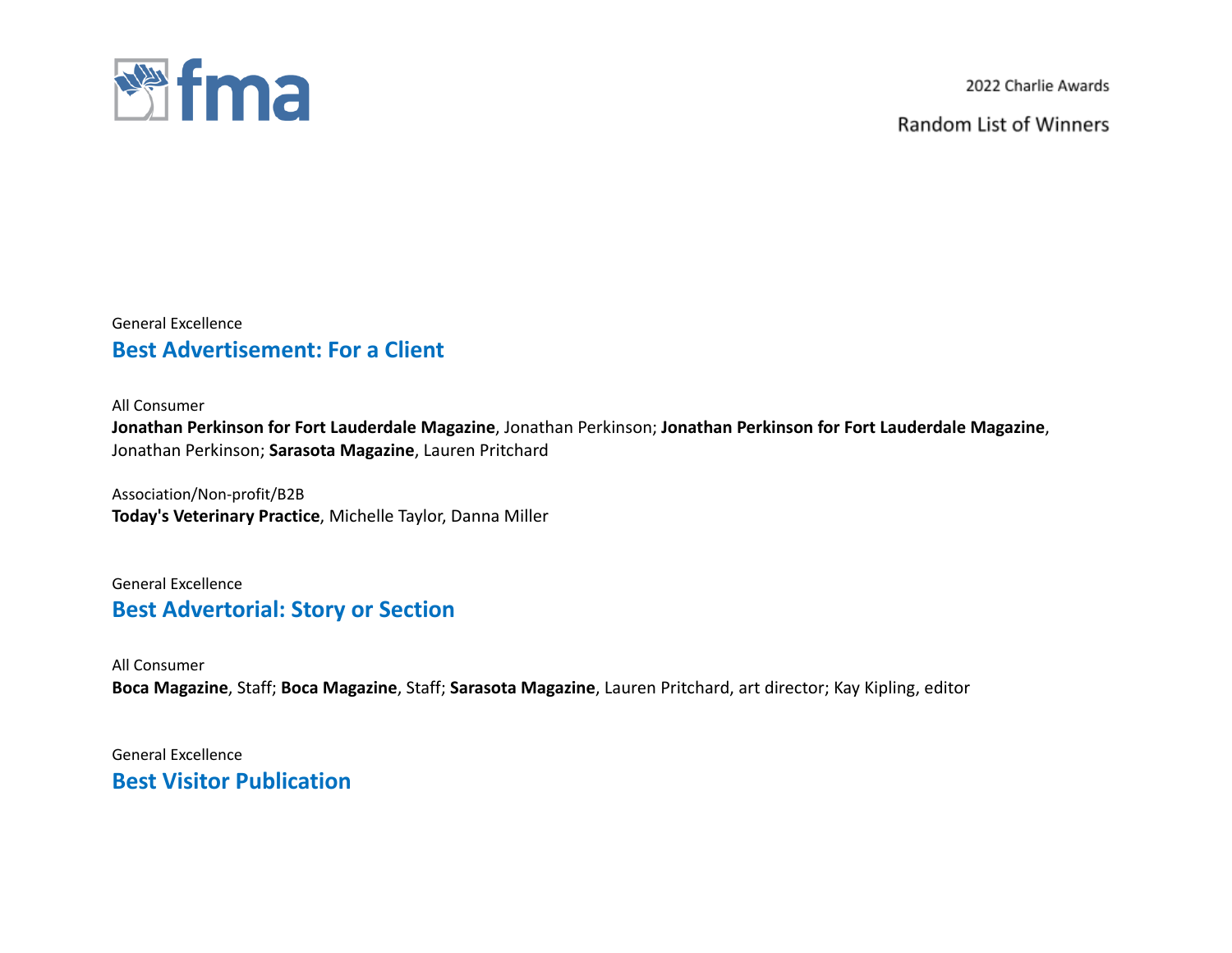

### Random List of Winners

Consumer: Circulation 20k and under

**Indian River Magazine**, Michelle Burney, Tayler Harrison; **Space Coast Living Magazine**, Maria Sonnenberg, Jason Hook, Sue Panzarino; **Wheretraveler Orlando**, Brooke Fehr

Consumer: Circulation over 20k **Naples on the Gulf**, Cathy Chestnut, Ashley Meyer; **Play in The Palm Beaches**, Michael Zeff; **Wheretraveler Miami**, Brooke Fehr

### General Excellence **Best Special Theme or Show Issue**

### Association/Non-profit/B2B

**Florida Realtor magazine**, Jody MacKenzie, Tracey C. Velt, Tracey Flanagan; **FORUM: The Magazine of Florida Humanities**, Jacki Levine, David Meek, Janet Scherberger, Florida Humanities staff; **Today's Veterinary Business**, Staff

### Consumer: Circulation 20k and under

**Embrace Magazine**, John Sotomayor and Em Agency; **Sarasota Magazine**, Kay Kipling, editor; Lauren Pritchard, art director; **The Local: Winter Garden**, Staff

### Consumer: Circulation over 20k

**The Boca Raton Observer**, Linda Behmoiras, Publisher; Alona Abbady Martinez, Editor; Xavier Maranon, Art Director; **City & Shore Magazine, the South Florida Sun Sentinel**, Mark Gauert, Cassie Armstrong and Anderson Greene; **WDW Magazine**, If More than 3 names type: Staff;

General Excellence **Best Custom Publication**

All Consumer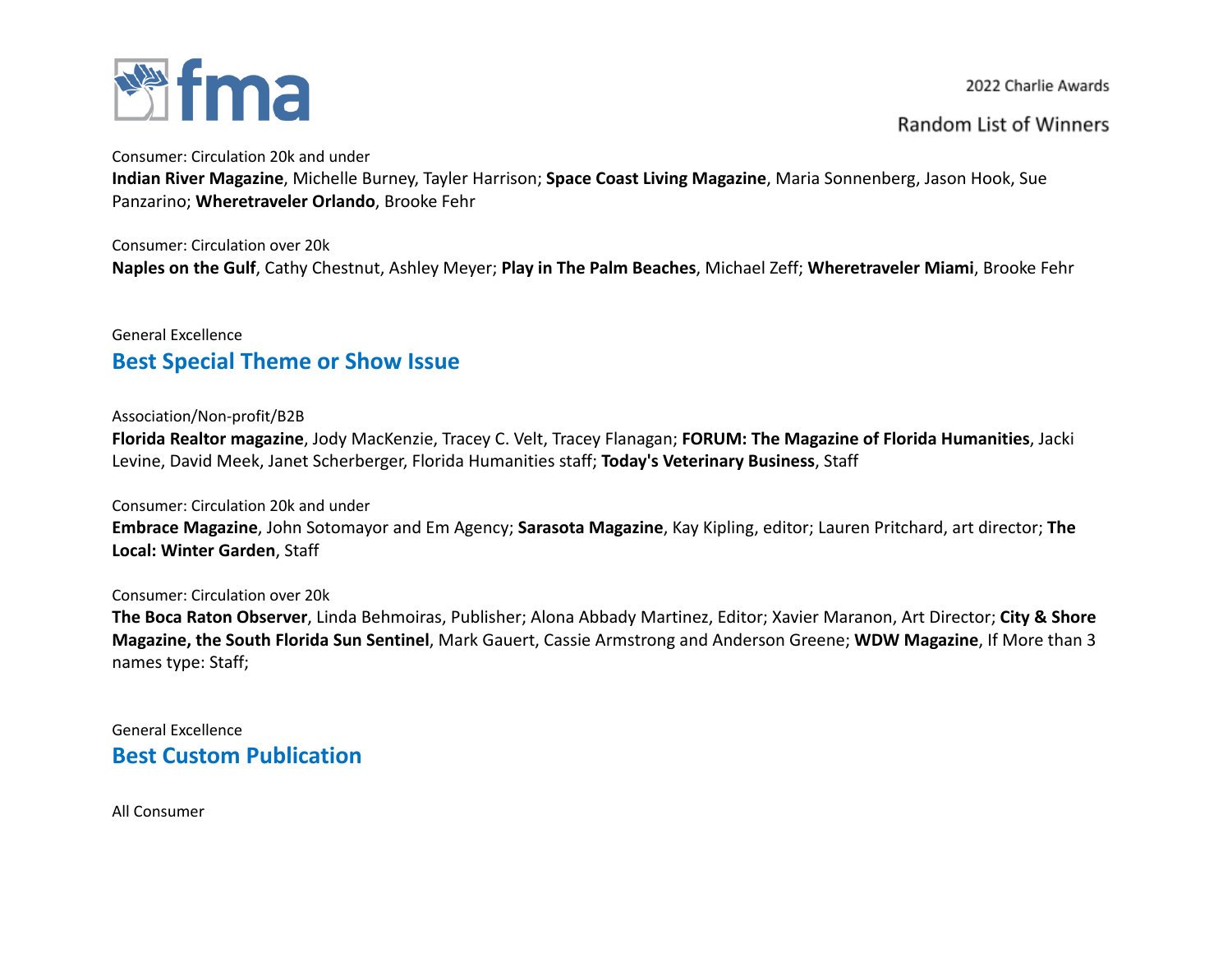

**Random List of Winners** 

**Boca Magazine**, Staff; **Boca Magazine**, Staff; **Discover Charleston 2021/2022**, Staff

Association/Non-profit/B2B

**Baptist Foundation Annual Report 2020/2021**, Staff; **NAVC**, Staff; **Profile Magazine**, Robert Kirschner

General Excellence **Best Redesign**

Association/Non-profit/B2B **Internal Auditor**, Internal Auditor Staff and Em Agency

General Excellence

## **Best New Magazine**

All Consumer **Nuestra Sazon**, Desirée Blanco, Carlos Martin; **The Local: Winter Garden**, Staff

Best Overall Awards **Best Overall: Digital Innovator**

Consumer: Circulation 20k and under **Embrace Magazine**, John Sotomayor, A Great Idea, Alexander Sotomayor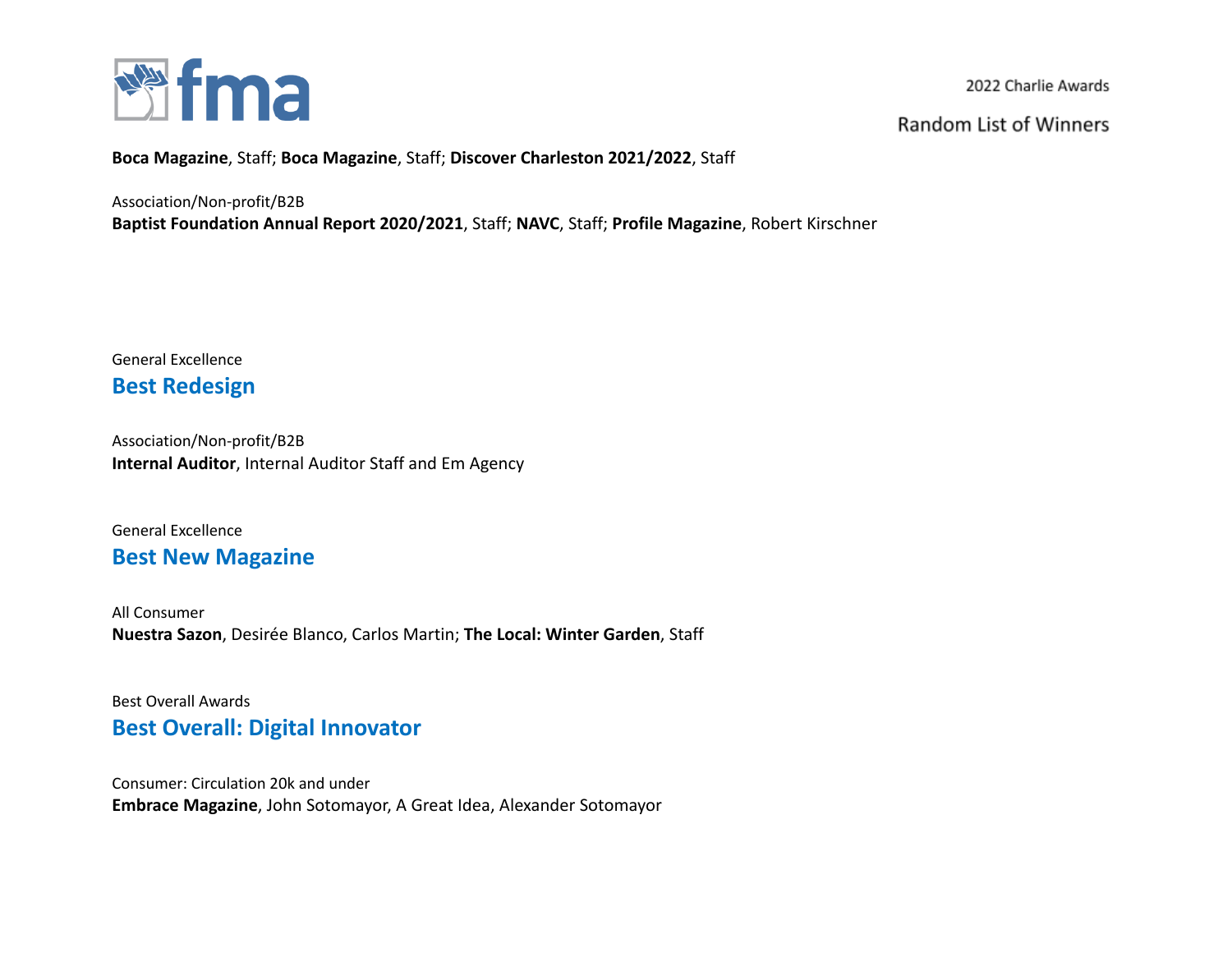

Random List of Winners

## Best Overall Awards **Best Overall: Writing**

Association/Non-profit/B2B

**FORUM: The Magazine of Florida Humanities**, Jacki Levine, Janet Scherberger and team; **Multifamily Florida**, Staff; **South Florida Business & Wealth**, Drew Limsky

Consumer: Circulation 20k and under **Sarasota Magazine**, Staff

Consumer: Circulation over 20k **Boca Magazine**, Staff; Consumer; **City & Shore Magazine, the South Florida Sun Sentinel**, Staff; **Club Traveler**, Staff

Best Overall Awards **Best Overall: Magazine**

Association/Non-profit/B2B **Internal Auditor**, Anne Millage, Tim McCollum; **Multifamily Florida**, Staff; **Today's Veterinary Nurse**, Staff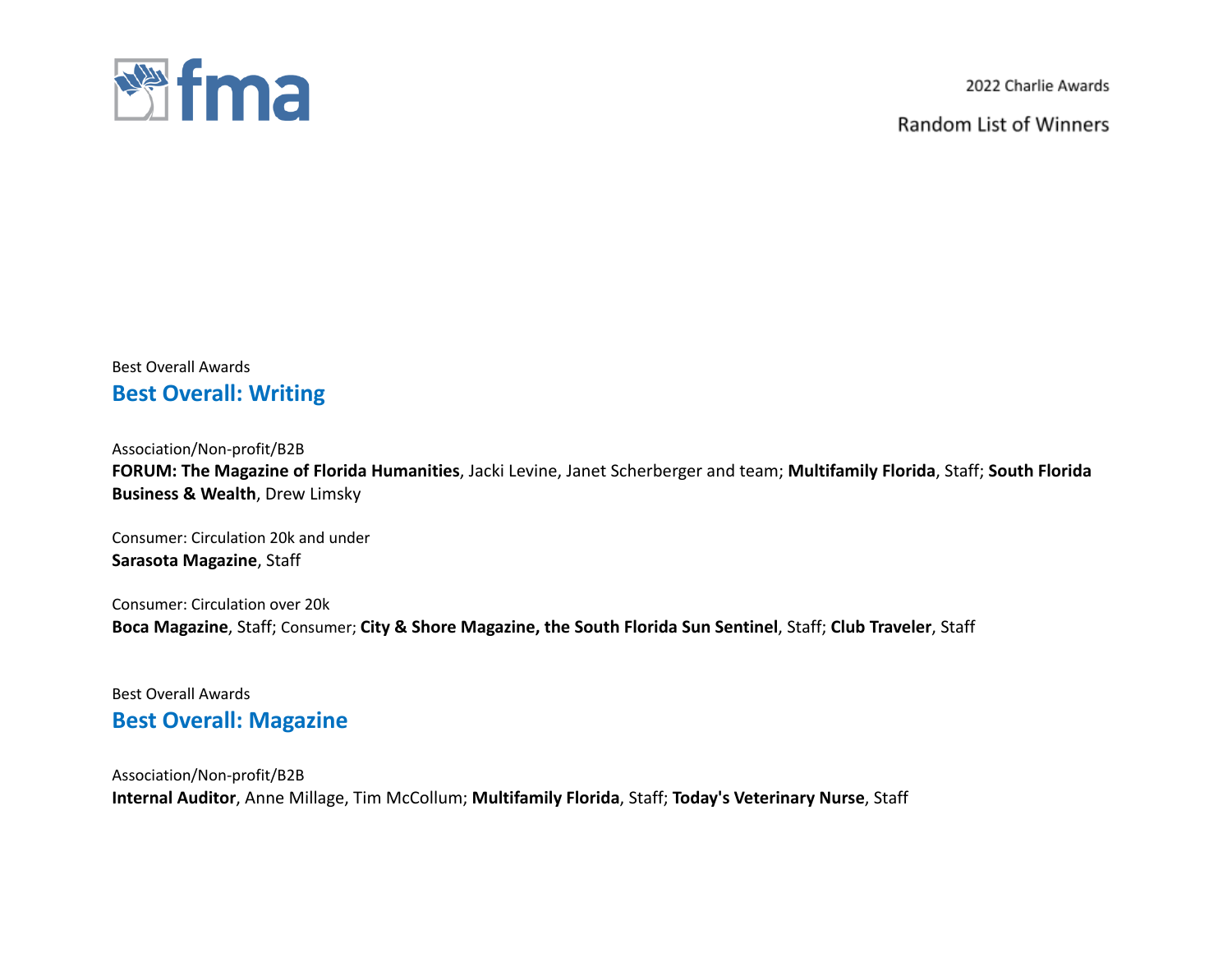

Random List of Winners

Consumer: Circulation 20k and under

**Ocala Magazine**, Staff; **Space Coast Living Magazine**, Gregory Enns, Maria Sonnenberg, Michelle Burney; **Stuart**, Michelle Ribeiro, Craig Cottrell

Consumer: Circulation over 20k **Boca Magazine**, Staff; **Club Traveler**, Staff; **Florida Design**, Daphne Nikolopoulos, Laurie Spector

Best Overall Awards **Best Overall: Design**

Association/Non-profit/B2B

**Florida Realtor magazine**, Tracey Flanagan, Jody MacKenzie, Tracey C. Velt; **South Florida Business & Wealth**, Frank Papandrea; **Today's Veterinary Business**, Elizabeth Fleener, Brent Cashman

Consumer: Circulation 20k and under **Ocala Magazine**, Jessi Miller; **Sarasota Magazine**, Gigi Ortwein and Lauren Pritchard; **The Local: Winter Garden**, Em Agency

Consumer: Circulation over 20k

**The Boca Raton Observer**, Linda Behmoiras, Publisher; Xavier Maranon, Art Director; **Club Traveler**, Staff; **Jonathan Perkinson for Fort Lauderdale Magazine**, Jonathan Perkinson